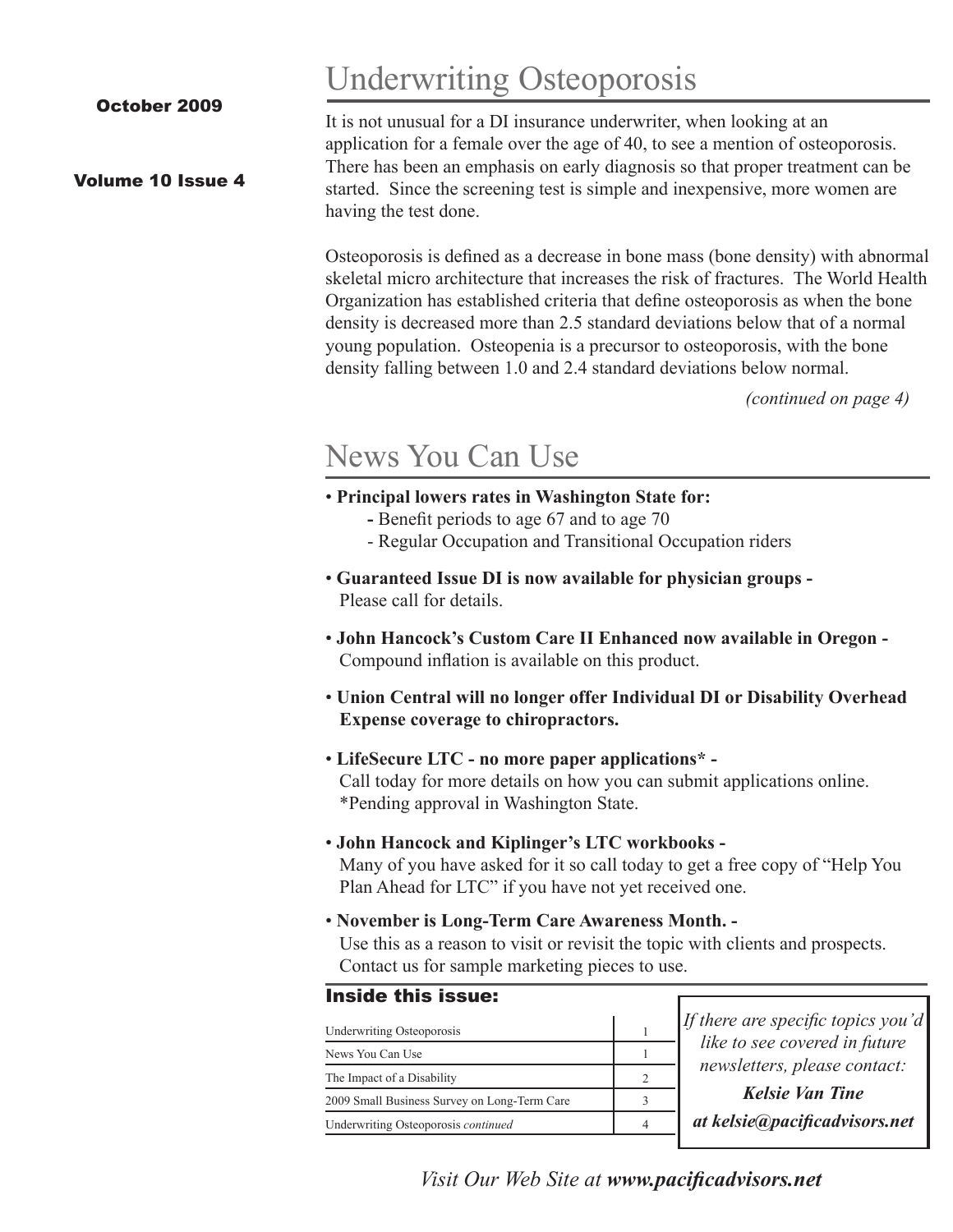The Life and Health Insurance Foundation for Education (LIFE) and America's Health Insurance Plans (AHIP) engaged Milliman, Inc. to prepare a report examining the impact of disability on individuals in the United States. Following is the conclusion of their findings:

The American public underestimates the risk associated with experiencing a disability that eliminates the ability to work. As a consequence, most American workers have a poor understanding of the full impact a disability can have on an individual's life. The financial cost a person faces as the result of a disability—equal to lost income and increased expenses—is extremely high, often many multiples of a worker's annual pre-disability income or annual household income. For example, a 40 year old single male earning \$50,000 per year who experiences a long-term disability lasting until age 65 faces a total cost of disability of nearly \$1 million, or about 20 times pre-disability earnings. While the greatest contributor to this cost is the income that is lost when an individual is unable to work because of an illness or accident, the expenses that can arise for healthcare and other items related to the disability can add significantly to the cost. The costs are also quite significant for short-term disabilities. The financial impact of a disability lasting two years is, on average, one to two times annual household income.

The costs associated with disability affect some more than others. The hardest hit include single individuals, who do not have a second household income they can rely on; lower-income individuals, because added expenses are greater relative to pre-disability income; and those who experience longer-term disabilities, because both income and expenses tend to increase with inflation, raising the cost of disability over time. Few individuals are fortunate enough to be able to cover these costs through personal savings alone, even for a short period of time. In the absence of any disability insurance, the financial costs associated with disability can quickly accumulate, forcing those with a disability and their families to make difficult financial decisions, or even drastic lifestyle changes.

A disability not only affects finances, but also quality of life, posing obstacles to returning to work and raising the risk of mental health issues and divorce. While difficult to quantify, these circumstances can be exacerbated by the financial strain that occurs when a person with a disability is overwhelmed by expenses in the absence of sufficient income.

Disability insurance provides valuable income replacement to help cover these costs and keep life on track for people who have become ill or injured and are unable to work. Private disability insurance plans (group or individual provided by an insurance company) can reduce the cost of a disability by 70%-80%. Supplemental individual disability coverage, in combination with employer-sponsored or government-provided insurance programs, can reduce the financial cost of disability by 80%-95%. Financial help from the government is a possibility, but by no means a guarantee. State workers' compensation insurance covers disabilities that are work-related, but a vast majority of disabilities leading to lost income occur outside of work. The Social Security Disability Insurance program (SSDI) uses a strict definition of disability, which makes it more difficult to qualify for benefits. The average monthly payment award to workers who are disabled in 2007 was \$1,054. Although the segment of the population that purchases private disability insurance can expect to receive higher SSDI benefits based on their earnings history, the portion of lost income covered by the SSDI program is typically lower because of the progressive nature of the SSDI benefit formula. Thus, the relative value of the SSDI benefit is greater at lower income levels. The most effective way that working Americans can ensure they are adequately protected is to take full advantage of coverage options offered by their employers or consider purchasing disability insurance on their own.

The risks and consequences of experiencing a disability are real. It is important that working Americans take the time to investigate their disability insurance options and ensure they are protected from the financial and non-financial impact of a disability. For more details please visit our website or contact us at 1-877-455-9580.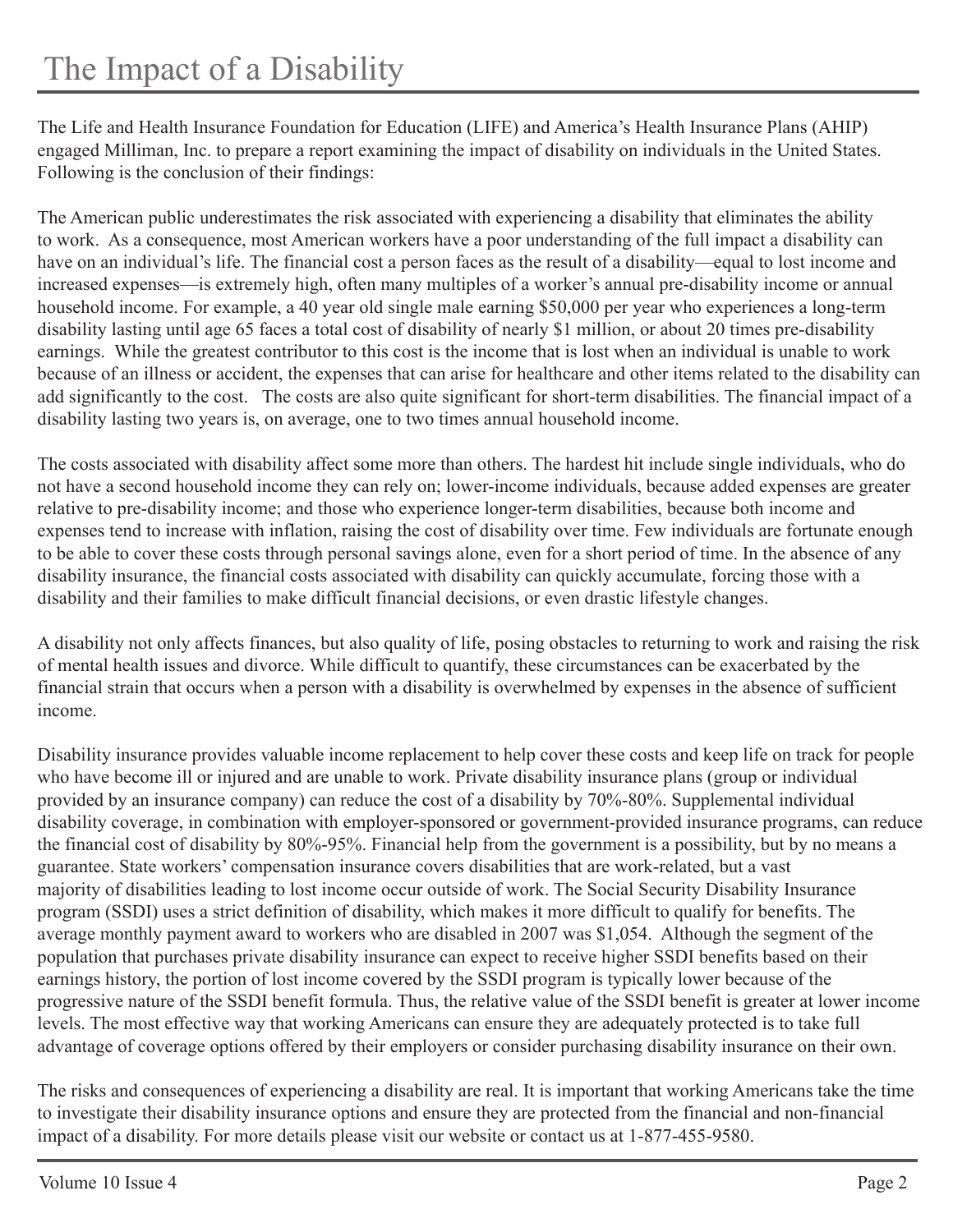# 2009 Small Business Survey on Long-Term Care

A recent summary conducted by Mathew Greenwald & Associates of Washington, D.C and sponsored by John Hancock, found that employer misconceptions have resulted in a reluctance to offer long-term care insurance despite a perception of employee need. The study, conducted as part of John Hancock's "Know Your Options" long-term care education campaign, surveyed more than 500 benefits decision makers at companies with 10 to 1,000 employees.

According to the survey, six in ten small businesses think that employees are concerned about their ability to afford long-term care. Of the organizations that responded, more than half of those with 500 to 1,000 employees, reported negative impact due to employees dealing with long-term care issues. Yet, few small businesses currently offer longterm care insurance to their employees.

When asked to rank employee concerns, the ability to afford long-term care for themselves or other family members was second only to that of not having enough money for a financially secure retirement (63% versus 84%). The perception of need was more pronounced among companies with 500 to 1,000 employees, with 72 percent viewing long-term care as an employee concern.

The survey also showed that employers are beginning to feel the effects of long-term care at the workplace, with more than a quarter of small businesses (including more than half of the businesses with 500 to 1,000 employees) saying that their companies have been negatively impacted in terms of productivity loss or increased absences by employees who are dealing with long-term care issues.

Despite these concerns and the actual impact on business, only one-fifth of the companies surveyed offered longterm care insurance plans as a benefit to employees.

The intent of this survey was to gauge the attitudes of smaller employers in order to better understand and serve this important market segment. The outcome, however, was that small employers hold a number of misconceptions about both the need for care and long-term care insurance itself.

When small employers were asked why they do not offer long-term care insurance, two leading reasons cited were the perceived cost to implement a plan (66 %) and a perceived lack of interest on the part of employees (63%). A third (33%) also mentioned that they thought it would be too time consuming to implement a plan. These results contrast with the actual experience of respondents who offer LTC insurance to their employees and felt the implementation and cost of an LTC plan was rarely a problem: very few (5%) had a poor experience with cost or ease of implementing a plan. The perceived lack of employee interest is curious and may reflect a lack of cohesive thinking about long-term care in general because the same percentage of respondents (63%) also reported that their employees are concerned about the ability to fund future long-term care.

In looking at why companies chose to offer long-term care insurance, survey respondents indicated that the four leading reasons important in their decision were attraction and retention of key employees (47%), tax advantages to the business or business owner (43%), employee demand (43%), and exposure to first-hand experiences dealing with long-term care issues (42%). When asked about choosing a carrier, leading responses cited as important included the rating of carrier (82%) and being offered by a well-known carrier (77%).

We already know that education is the key to convincing employers that long-term care insurance can be an important addition to their benefits portfolio. Because more than half the respondents indicated that they have not been approached by a benefits broker or financial advisor about this coverage, the small business market represents a tremendous opportunity for our industry in terms of education and sales.